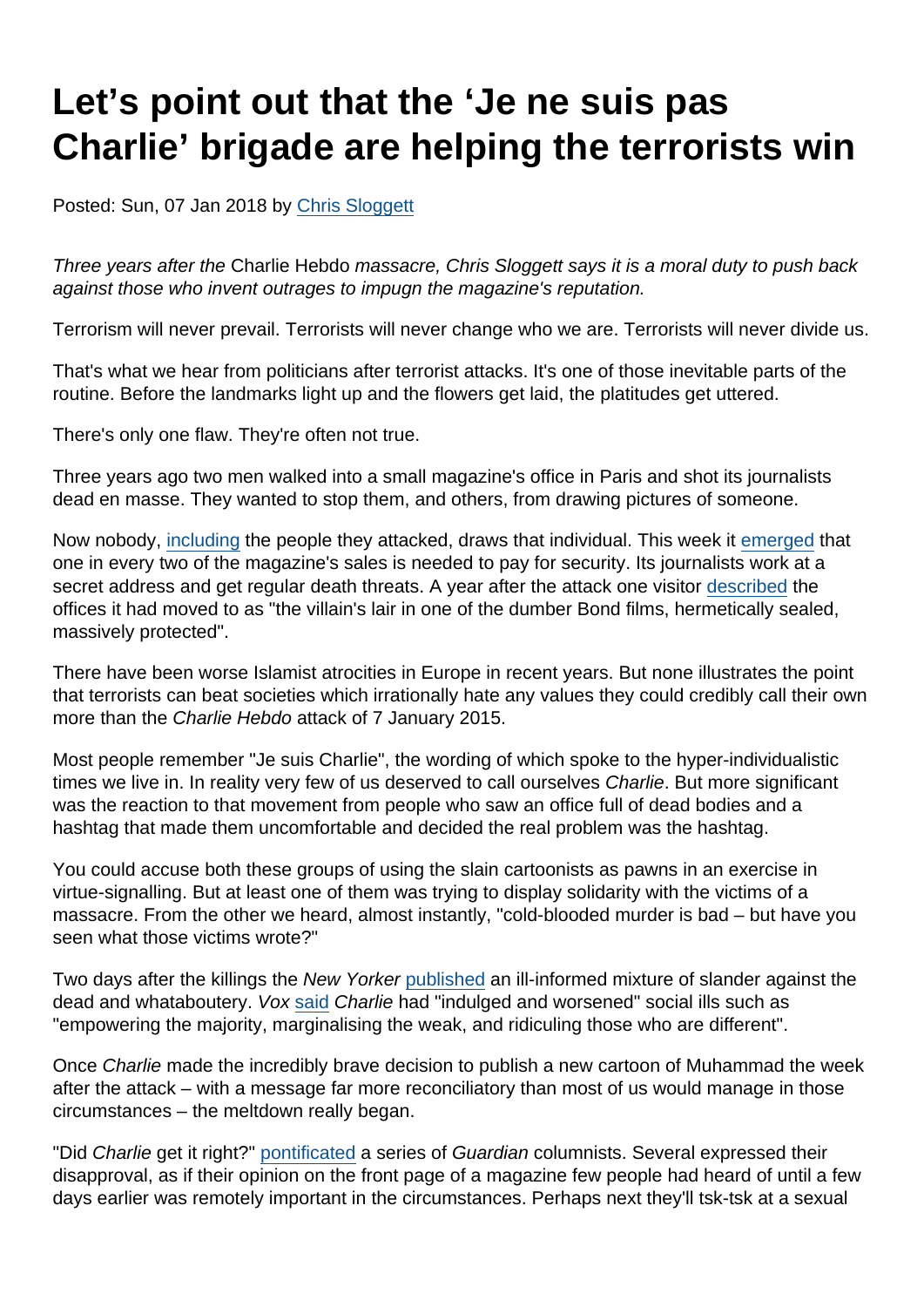assault victim for daring to go out to a bar in a short skirt after being attacked while wearing one. Several of the responses were appalling but first prize went to Joseph Harker, who wrote one of the stupidest things you will ever have the misfortune to read. Charlie, he claimed, had "used a blunt instrument to smash apart a genuine moment of hope and togetherness". (He's now the paper's deputy opinion editor.)

Crowds [demonstrated](http://www.dailymail.co.uk/news/article-2944946/Thousands-British-Muslims-protest-against-Charlie-Hebdo-magazine-publishing-cartoons-Prophet-Mohammed.html) against Charlie's cartoons. A petition, apparently [signed](http://www.telegraph.co.uk/news/politics/11398967/Huge-crowd-of-Muslim-protesters-picket-Downing-Street-to-protest-at-Charlie-Hebdo-cartoons.html) by 100,000 British Muslims, called for "civility". The magazine was [named](http://www.independent.co.uk/news/world/europe/charlie-hebdo-murdered-staff-given-islamophobe-of-the-year-award-10100317.html) 'Islamophobe of the year'. The Pope criticised the cartoonists. And all this despite the fact the terrorists had already gained a massive win, as nobody reprinted Charlie's original cartoons.

As people desperately searched for reasons to criticise the victims or called for '[nuance](http://www.theweek.co.uk/world-news/charlie-hebdo/62060/seven-reasons-why-people-are-saying-je-ne-suis-pas-charlie)' (read: criticism of those just killed for having the temerity to be in the newspapers), one common accusation was that Charlie had 'punched down'. This was really just a way for people to feel good about themselves by patronising Muslims and accusing the dead of being bigots. And it wasn't even true. A magazine with a readership of 60,000 mocked a man who ruled over large numbers of people during his life and still had [1.8 billion](http://www.pewresearch.org/fact-tank/2017/08/09/muslims-and-islam-key-findings-in-the-u-s-and-around-the-world/) followers 1,400 years after his death. Two of those followers took defending him to the extreme and killed the people at the magazine. Remind us again who was punching down?

Such an argument could only be made with a straight face in societies which routinely expect nothing from the religious. We're so used to this that it's just background noise in our news cycles. Two weeks ago, in her [Christmas message](https://www.gov.uk/government/news/prime-minister-theresa-mays-christmas-message-2017), Theresa May said Britain should be proud that its "Christian heritage" gives its people the confidence they can "practice their faith free from question". That's the age-old logic that those who ask questions about religion should shut up. Her words went unnoticed.

The outrage against Charlie was highly selective from the beginning. The month after the attack Le Monde [analysed](http://www.lemonde.fr/idees/article/2015/02/24/non-charlie-hebdo-n-est-pas-obsede-par-l-islam_4582419_3232.html) the magazine's content. Out of its past 523 front pages just seven had focused on Islam. And those who knew what they were talking about realised that Charlie was an anti-racist publication, which is why the group SOS Racisme had given it an award.

It doesn't matter to the please-give-me-a-reason-to-hate-the-victim brigade. Every few months over the last three years, they've resurrected their campaign against Charlie Hebdo. There was the misrepresentation of its cartoon about Alan Kurdi, the infant refugee who drowned between Turkey and Greece. It was [accused](https://www.theguardian.com/global/2016/apr/04/charlie-hebdo-criticised-linking-all-muslims-brussels-bombings) of linking all Muslims to the Brussels bombings. In fact it had written a [reasonable editorial,](https://charliehebdo.fr/en/edito/how-did-we-end-up-here/) which – if people bothered to read it objectively – said "the dread of being treated as an Islamophobe or called a racist" had contributed to the bombings. It was [condemned](http://www.independent.co.uk/news/world/europe/charlie-hebdo-barcelona-attack-cartoon-islam-violent-inherent-controversial-french-satirical-a7910786.html) for mocking politicians' perennial insistence that Islam is a "religion of peace" after the Barcelona attack.

On it goes, Twitter storm after Twitter storm. "They have the right to say it," we hear, "but". The 'but' always makes the bit before it irrelevant, because if someone walks into your office with a gun and demands you don't say something, someone has to help you or you will be silenced. The condolences of those who tell us to bury the work of the dead with their bodies are meaningless.

Journalists who hold senior positions in the mainstream press, leaders of apparently respected advocacy groups and French MPs join in. Press coverage is led by implied questions about how offensive the content is. There is almost no pushback against the much more offensive sight of people doing whatever they can to place the work of the victims beyond the pale. We hear very little about Charlie's struggles to stay afloat or the continued trauma of its staff; we hear plenty about 'what those bigots have published this time'.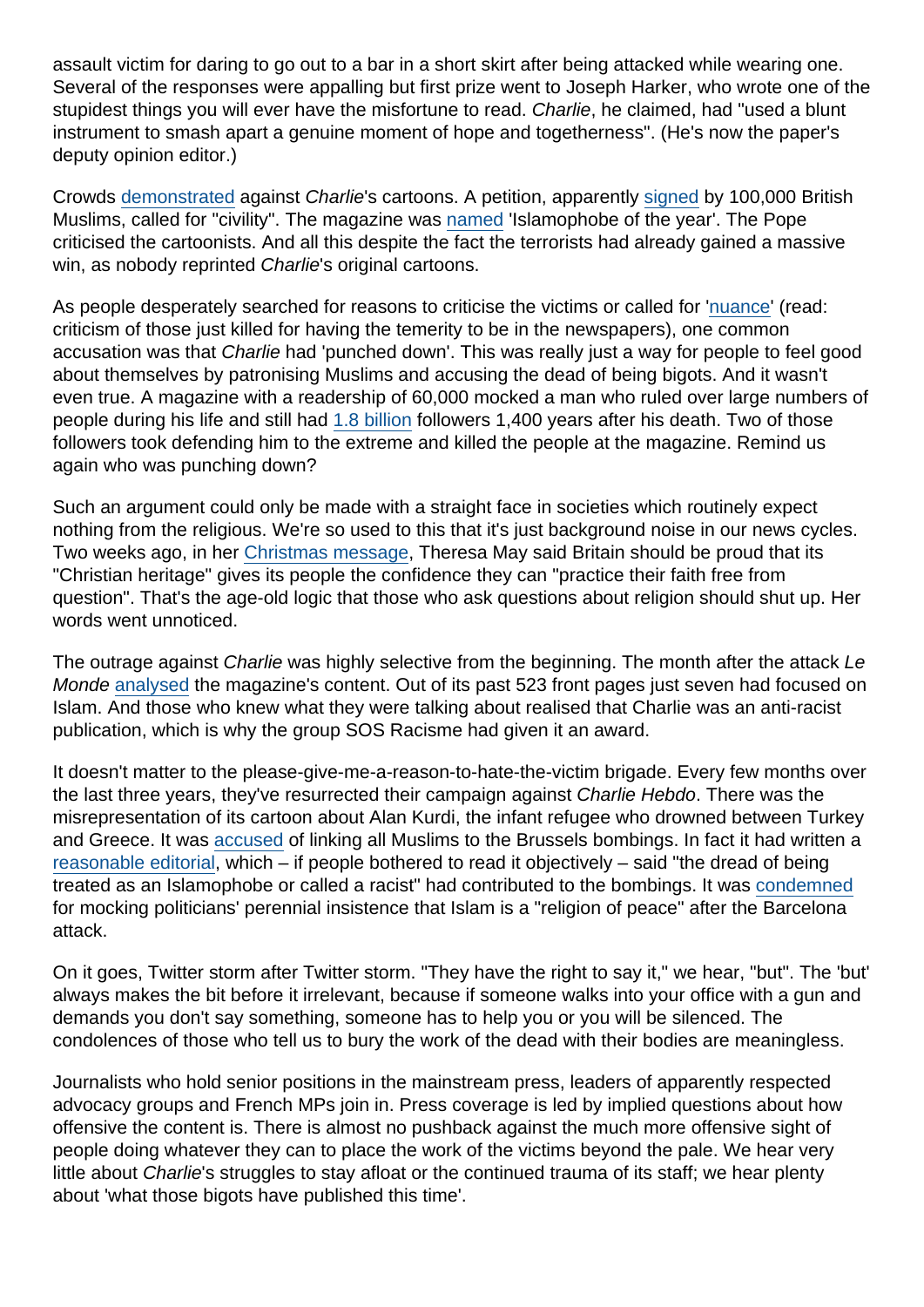Perhaps we should try to be charitable. It's not unreasonable to find Charlie's content shocking if you come across it. Events such as the Finsbury Park attack remind us that there are good grounds for concern about anti-Muslim bigotry. And even cartoons with a heartening message can easily be misunderstood. A cartoon that satirises racism may appear racist. A cartoon mocking the West's shallow consumerism as refugees drowned could appear to mock the refugees.

But even when the truth about Charlie is pointed out, many of its detractors do not care. They make a wilful effort to read bad faith into its content.

And more importantly, as Charlie had not incited violence (or even come close to doing so), that content was not the point. Charlie is not – by one of its journalists' own admission this week – the magazine of "angels". It's a magazine of the godless, the coarse, the niche and the offensive. That's its job. Few people spend their time reading the journals that feature in the final round of Have I Got News For You. We would still have a duty to defend them if violence and threats pushed one of them out of business.

If you want to read something else, buy something else or start your own magazine. If you dislike it, deal with it. But get some perspective. A group of journalists died for the right to speak. Nobody cares about you or your precious feelings about what they wrote.

When Charlie's critics face pushback they often respond by saying: we have free speech too. That's true. But their claim to be the true persecuted party is a grotesque red herring. When you draw cartoons, no matter how 'offensive' they may appear, you don't deserve to die and then have your reputation inaccurately impugned when you can't respond. When you use the freedoms that others died for (and for which you pay no price) to try to shut up those who survived, you deserve to be called a stinking hypocrite, reminded of the consequences of your actions and made to feel very uncomfortable.

One of the few sources of hope in this episode is that those of us who see what's happening have free speech too. We must use it to push back. Criticise those who drum up confected outrages against the victims of this atrocity. Complain about press coverage which implies their position is reasonable. And call their actions what they are: an attempt to shut up freethinkers, treat Muslims with condescension and – wittingly or not – help terrorists achieve their goals.

The picture shows Charlie Hebdo's cover after the Barcelona attack.

[Discuss this on Facebook.](https://www.facebook.com/NationalSecularSociety/posts/1604575452944133)

### Chris Sloggett

Chris Sloggett is a former head of communications at the National Secular Society. The views expressed in our blogs are those of the author and may not necessarily represent the views of the NSS. Follow Chris on Twitter: [@ChrisSloggett](https://twitter.com/ChrisSloggett)

### While you're here

Our news and opinion content is an important part of our campaigns work. Many articles involve a lot of research by our campaigns team. If you value this output, please consider supporting us